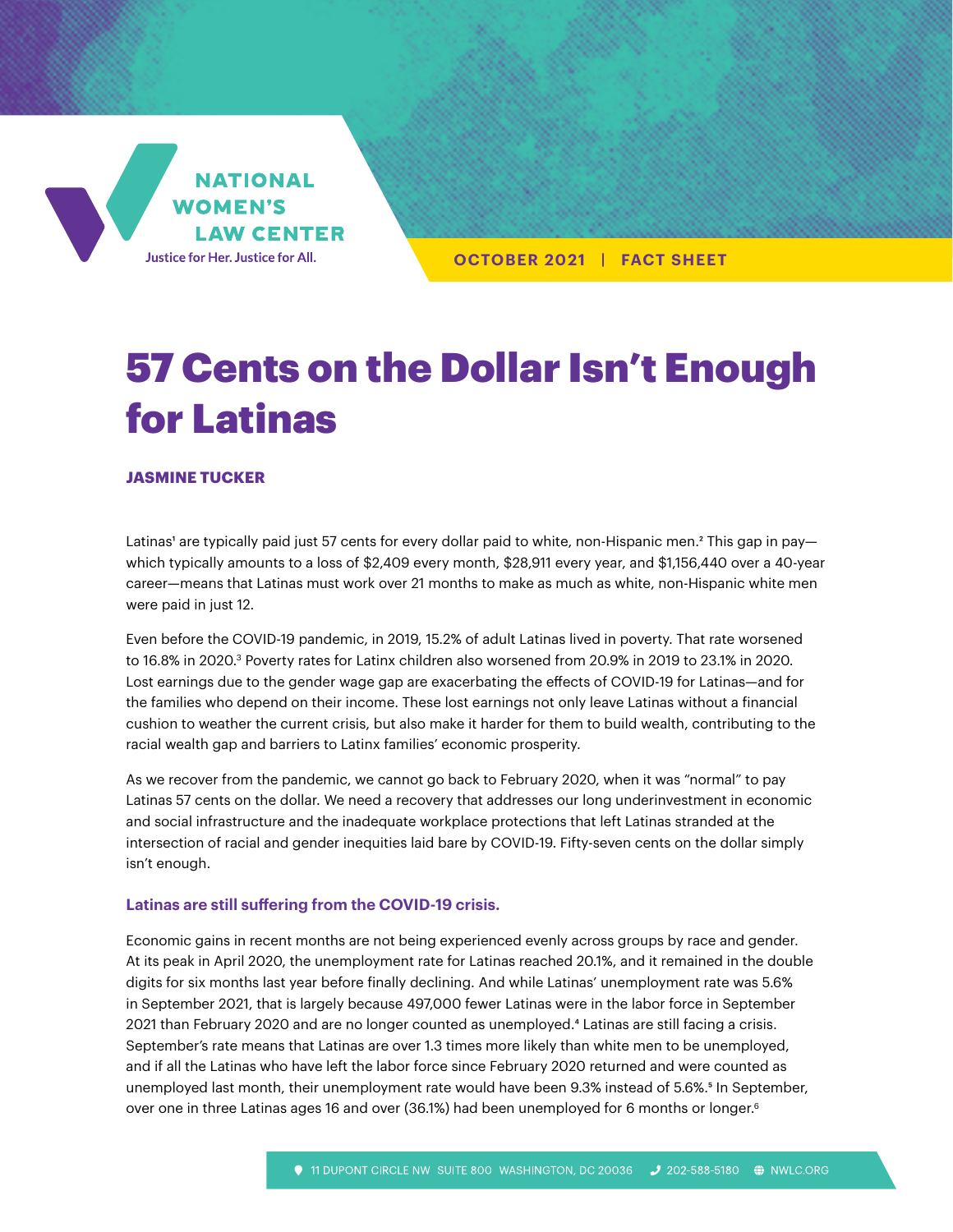

Source: BLS, "Employment status of the Hispanic population by sex, and age," Table A-3 from September 2021 Employment Situation<br>Summary (Washington, DC: Oct. 8, 2021) and BLS, "Employment status of the civilian population **September 2021 Employment Situation Summary.**

In addition to being pushed out of the labor force and bearing the brunt of job loss, the ongoing Pulse Survey shows that in July, Latinas were more likely than white, non-Hispanic men and women to be behind on their rent or mortgage payments, to be in households facing food insufficiency, and to be in households that have lost employment income in the last four weeks.7 And while lost income, food insufficiency, and housing insecurity rates have all improved since their peaks last year, hardship is still widespread.

There is a common misconception that when a recession ends, the economic pain experienced ends as well. But that's simply not true – especially for women who have already been robbed of tens of thousands of dollars each year due to the wage gap. For example, after the Great Recession (the economic downturn that lasted from 2007 to 2009), Latinas experienced high rates of unemployment. While the unemployment rate for white men never reached double digits in the Great Recession and subsequent recovery, Latinas' unemployment rate was 10 percent or higher for 41 months between 2009 and 2012.<sup>8</sup> This means that, for Latinas, elevated unemployment and the difficulty that brings to a household lasted far beyond the official length of the recession. A similar fate could face Latinas in the COVID-19 recession and recovery.

Because of Latinas' higher rates of unemployment and economic insecurity, when they return to the workforce, many Latinas will be willing to accept the first job offer they receive because they cannot afford to be out of work any longer; employers, in turn, may pay lower wages to employees who have been unemployed or out of the workforce for long stretches of time. And because Latinas face such a steep gender wage gap, they were less able to afford education or professional training during the pandemic that would have allowed them to advance or move into another field. All of this could translate to larger race and gender wage gaps for Latinas moving forward.

## **Nearly 3 in 10 Latinas have been on the front lines of the COVID-19 crisis, but Latinas are still paid less than white, non-Hispanic men.**

As workers, Latinas have been on the front lines of the COVID-19 crisis, and as a result have been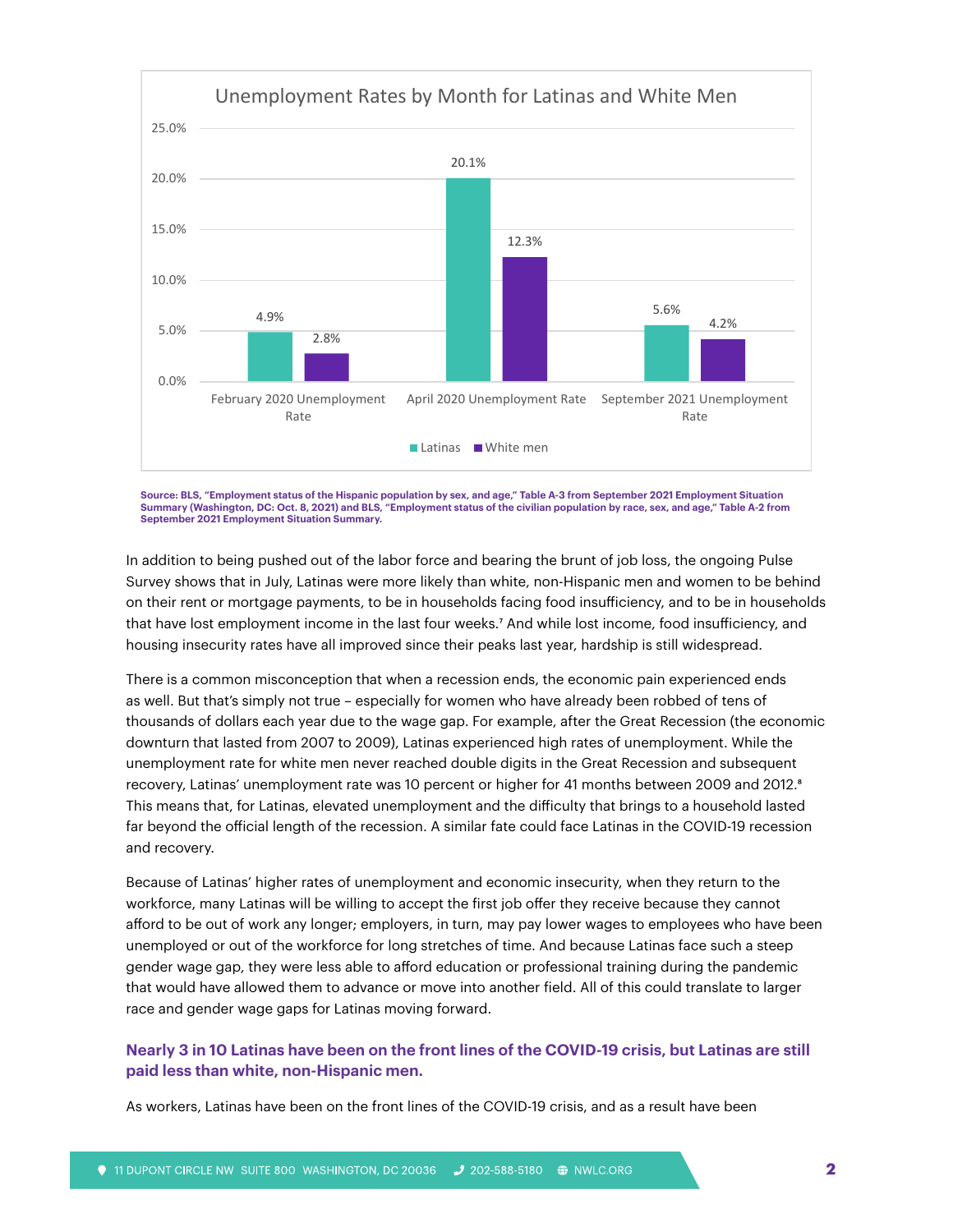disproportionately affected by the pandemic's health and economic impacts. The pandemic has exposed how the work performed primarily by women has long been and continues to be undervalued, even as the rest of the country depends on it as never before. Nearly 3 in 10 Latinas (28.4%) worked in a front-line job before the pandemic started, compared to just 12.6% of white, non-Hispanic men.<sup>9</sup>



**Source: NWLC calculations based on 2015-2019 American Community Survey (ACS), 5-year estimates, using IPUMS-USA. "Front-line workforce" is defined using the methodology outlined in Hye Jin Rho, Hayley Brown, & Shawn Fremstad, Center on Economic and Policy Research, A Basic Demographic Profile of Workers in Front-line Industries (Apr. 2020).**

This means that as we have relied on their labor during a public health crisis, Latinas on the front lines of the pandemic have been underpaid. Latinas working full-time, year-round in front-line occupations make just 56 cents for every dollar paid to white, non-Hispanic men in the same jobs.<sup>10</sup> The wage gap varies widely by front-line occupation. For example, Latinas working full-time, year-round as registered nurses make 90 cents for every dollar white, non-Hispanic men in these jobs; their typical annual losses to the wage gap total \$7,000. Meanwhile, Latinas working full-time, year-round as supervisors of retail sales workers make just 63 cents for every dollar white, non-Hispanic men make in these jobs, which adds up to a typical annual loss of \$19,000.11

## **COVID-19 has imposed economic harm on Latina mothers, who were already facing a higher risk of poverty and steeper wage gap than Latinas overall.**

As our nation's already unstable care infrastructure broke down in March 2020, many working mothers were unable to manage caregiving for children and other family members, remote learning, and other new responsibilities responding to the COVID crisis on top of their jobs. These impossible pressures, combined with massive job losses, have pushed many mothers out of the labor force entirely.<sup>12</sup>

But even before COVID-19 hit, Latina mothers were paid just 46 cents for every dollar paid to white, non-Hispanic fathers,<sup>13</sup> even though more than 6 in 10 were primary or co-breadwinners for their families.<sup>14</sup> Even when they were working full time, Latina mothers were nearly 4 times more likely than white, non-Hispanic fathers working full time to be living below the poverty line in 2019 (8.2% versus 2.2%).<sup>15</sup> In other words, millions of Latinas and Latinx families were struggling to make ends meet before the pandemic started and data shows its impact has fallen particularly hard on Latinx families, making things far worse.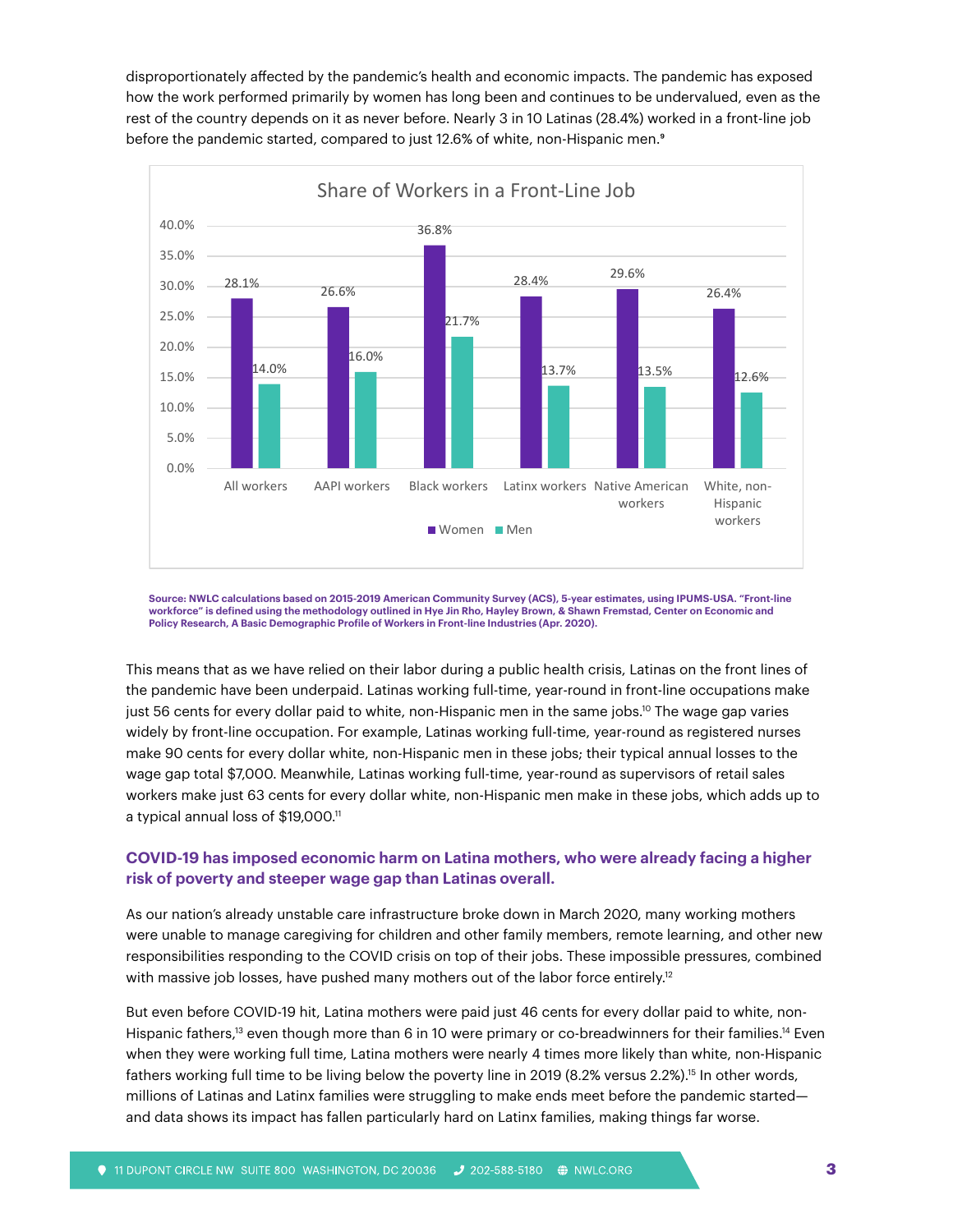# **Over their career, Latinas typically lose over \$1.1 million to the wage gap.16**

A loss of 43 cents on the dollar adds up over a month, a year, and a lifetime, especially for Latinas, more than 1 in 6 of whom live below the poverty line.<sup>17</sup> Latinas stand to lose \$2,409 to the wage gap each month or \$28,911 each year. This annual wage gap could have paid for 11 months of child care, 10 months of rent payments, and 10 months of food costs.18 It could have been a lifeline for Latinas and their families during the pandemic.

If today's median wage gap does not close, Latinas starting their career today stand to lose a staggering \$1,156,440 over the course of a 40-year career. Assuming a Latina and her white, non-Hispanic male counterpart both begin work at age 20, the wage gap means a Latina would have to work until she is nearly 90 years old to be paid what a white, non-Hispanic man has been paid by age 60.19 In other words, she would have to work nearly eight years beyond her life expectancy—which recently was adjusted down by 1.1 years due to the COVID-19 crisis—in order to catch up to her white, non-Hispanic male peer's lifetime earnings.20

Unequal pay means Latinas have less money to cover their current expenses at a moment when every penny counts. It also has ripple effects that mean Latinas miss key opportunities throughout their lifetimes to build wealth and future economic security for themselves and their families. The wage gap means many cannot save enough to afford a down payment on a home, cannot afford to pay for their own or a child's higher education, cannot start a business or save for retirement. It is no surprise, then, that white families have over five times the wealth of Latinx families,<sup>21</sup> or that single Latinas own just \$100 in wealth for every \$28,900 single white men own.<sup>22</sup> White families were over four times more likely than Latinx families to receive an inheritance in 2019; Latinx families have little to no wealth to pass onto future generations.23

## Some Latinas<sup>24</sup> experience substantially wider wage gaps than the wage gap for Latinas **overall.25**

- **•** Honduran women experience the steepest wage gap among Latinas living in the U.S., typically making less than half—44 percent—of what white, non-Hispanic men make. Guatemalan women also typically make less than half (47 percent) of what white, non-Hispanic men make.
- **•** Argentinian women in the U.S. fare the best compared to white, non-Hispanic men, typically making 83 cents for every dollar white, non-Hispanic men make.
- **•** Latinas of every origin are also typically paid less than their Latino counterparts in the U.S., although the disparity in pay is usually less than that between Latinas and white, non-Hispanic men.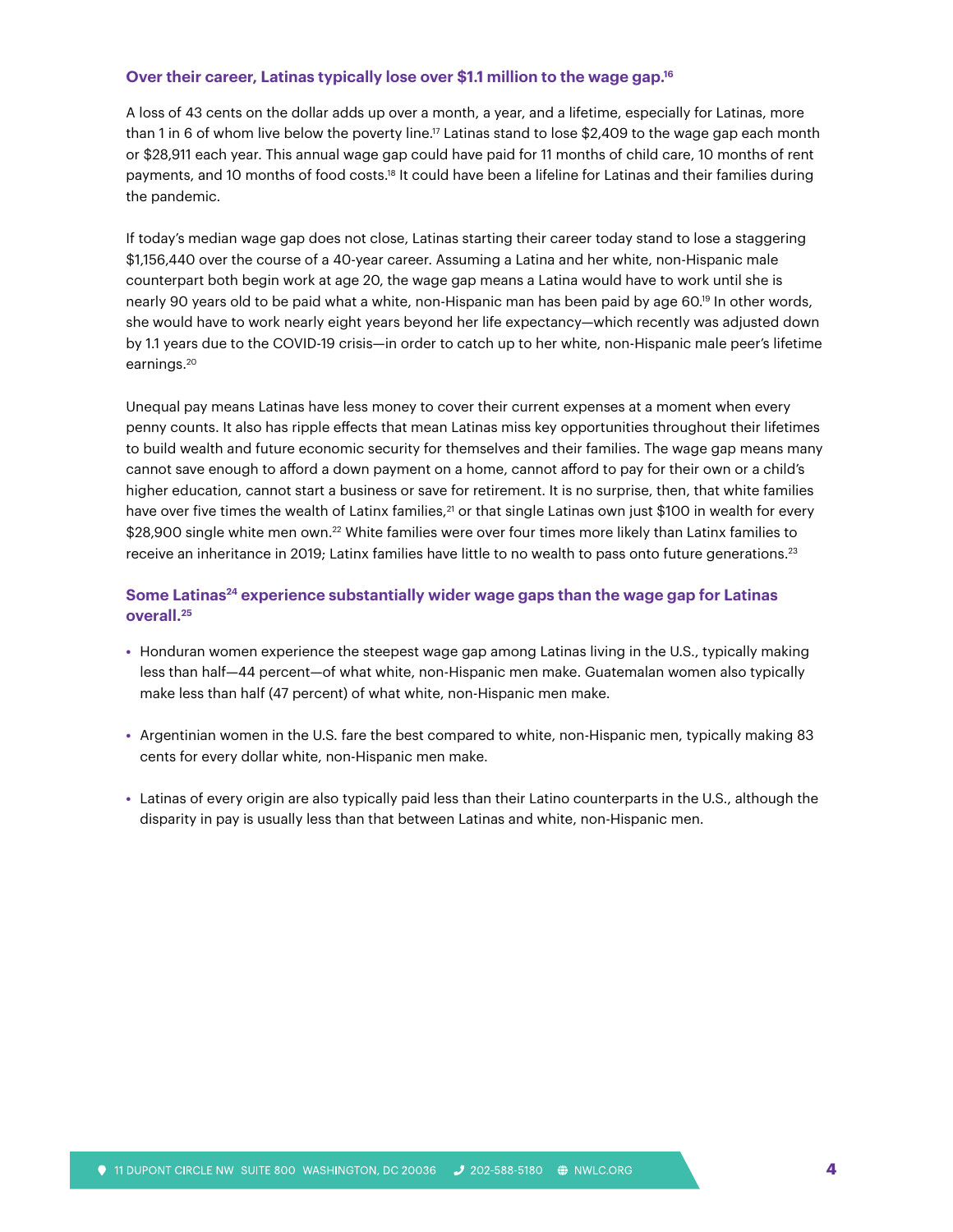|                 | <b>Latinas' Earnings</b> | <b>Latinas' Earnings/White,</b> | <b>Latinas' Earnings/Latino s Earnings</b> |
|-----------------|--------------------------|---------------------------------|--------------------------------------------|
|                 |                          | non-Hispanic Men's Earnings     | (within subgroup)                          |
| Argentinian     | \$50,000                 | 83%                             | 83%                                        |
| <b>Bolivian</b> | \$45,000                 | 75%                             | 87%                                        |
| Chilean         | \$47,200                 | 79%                             | 79%                                        |
| Colombian       | \$40,000                 | 67%                             | 85%                                        |
| Costa Rican     | \$40,000                 | 67%                             | 85%                                        |
| Cuban           | \$35,000                 | 58%                             | 88%                                        |
| Dominican       | \$32,600                 | 54%                             | 82%                                        |
| Ecuadorian      | \$39,000                 | 65%                             | 93%                                        |
| Guatemalan      | \$28,000                 | 47%                             | 93%                                        |
| Honduran        | \$26,500                 | 44%                             | 76%                                        |
| Mexican         | \$30,700                 | 51%                             | 80%                                        |
| Nicaraguan      | \$35,000                 | 58%                             | 80%                                        |
| Panamanian      | \$43,000                 | 72%                             | 72%                                        |
| Peruvian        | \$38,000                 | 63%                             | 83%                                        |
| Puerto Rican    | \$30,700                 | 51%                             | 68%                                        |
| Salvadoran      | \$30,000                 | 50%                             | 79%                                        |
| Spaniard        | \$47,000                 | 78%                             | 78%                                        |
| Venezuelan      | \$32,000                 | 53%                             | 80%                                        |

## **LATINAS' WAGE EQUALITY BY COMMUNITY**

**NWLC calculations based on 2019 American Community Survey 1-year sample using IPUMS-USA available at<https://usa.ipums.org/usa/>(IPUMS). Figures are based on women's and men's median earnings for full-time, year-round workers. Using the 2019 ACS, the median income for white, non-Hispanic men in 2019 was \$60,000. Earnings are in 2019 dollars. Respondents self-identified their specific Hispanic, Latino, or Spanish origin.**

#### **Latinas need action that closes the wage gap.**

Even before the COVID-19 crisis, Latinas were losing tens of thousands of dollars annually due to the wage gap and were more likely than their white, non-Hispanic peers to be experiencing hardship. Since the pandemic began, many Latinas have continued to work in front-line jobs while caring for children through school and child care closures and managing other caregiving responsibilities. Many others have lost their jobs entirely. This impossible situation has devastated Latinas' careers, labor force participation, and long-term earning potential. As Latinas who lost jobs or left the labor force return to work, they may find themselves with no choice other than to take jobs that are lower-paying or lower-quality than the ones they left. The cost of education and training that would allow them to advance or transition to a career in a different field will be out of reach for many Latinas as a result of the economic impact of the pandemic.

These far-reaching effects of the COVID-19 crisis threaten to reverberate for years to come and exacerbate pre-existing racial and gender wage gaps. Latinas need a recovery that centers them and their needs. They need action that closes the wage gap. In order to achieve these goals, we need to: support policies that expand and strengthen federal and state unemployment insurance programs; expand access to comprehensive health coverage, including reproductive care;26 bolster equal pay laws; increase the wages of women in low-paid jobs by raising the minimum wage; protect workers' ability to join unions and collectively bargain; strengthen legal protections against workplace harassment; expand the availability of high-quality, affordable child care; and provide paid family and medical leave.<sup>27</sup>

Latinas have been shortchanged and their work has been undervalued for far too long. Neither they nor their families can afford to wait for change.